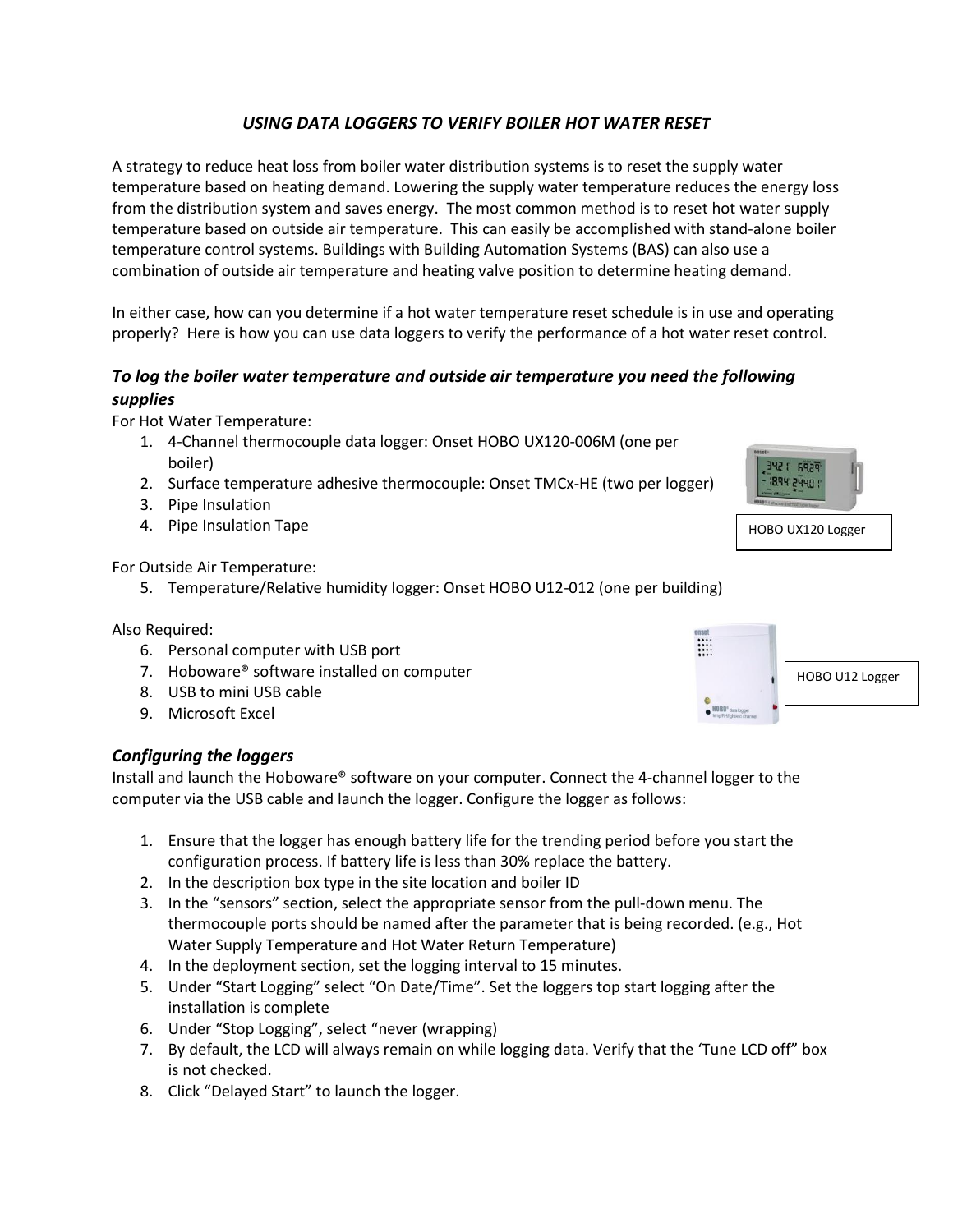9. Disconnect the logger from the USB cable when the launching window closes.

Connect the Temperature/Humidity logger to the computer via the USB cable and launch the logger. Configure the logger as follows:

- 1. Ensure that the logger has enough battery life for the trending period before you start the configuration process. If battery life is less than 30% replace the battery.
- 2. Name the logger to include the building name, system name, and parameter measured (e.g., "AnytownHS\_Boiler\_OAT")
- 3. Set the logging interval to 15 minutes.
- 4. Select "On Date/Time" to schedule logging start time. Set the logger top start logging after the installation is complete. Use the same start time used for the 4-chanell logger configuration
- 5. Select "never" (wrap when full) in the stop logging memory options
- 6. Select 'Start" to launch the logger.
- 7. Disconnect the logger from the USB cable when the launching windows closes.

#### *Installation Procedure*

- 1. Stick or attach the first temperature sensor on the hot water supply pipe, ensuring that the sensor is in good physical contact with the pipe and under insulation. Be sure that the sensor is secure. Alternately you could use a hose clamp to secure the sensor.
- 2. Stick or attache the second temperature sensor on the hot water return pipe, ensuring that the sensor is in good physical contact with the pipe and under insulation. Be sure that the sensor is secure. Alternately you could use a hose clamp to secure the sensor.

Note: The material and thickness of pipes vary. To ensure that the temperature sensor is measuring the temperature of the fluid inside the pipe, wrap insulation all the way around the pipe. Also, make sure the insulation traverses twelve to eighteen inches along the pipe, with the sensor centered in the insulation and the insulation secured with pipe insulation tape. This will help to minimize measurement error due to heat transfer to and/or from surroundings.

Diagram and note courtesy of the Building Performance Lab (BPL) noBAS Building Re-tuning User Guide



- 3. Deploy the UX120-006 4-channel logger within reach of the thermocouple(s). Use the mounting magnets on the back of the logger or use mounting tape and cable ties to secure the logger.
- 4. Plug the thermocouple cables into the correct mounting port. Verify temperature readings on the LCD dsplay.
- 5. Using cable ties or tape mount the Temperature/Humidity logger in a location outside the building where it is protected from rain and direct sunlight. It is important that the logger be placed where it will not be influenced by any sources of heat or other factors that could add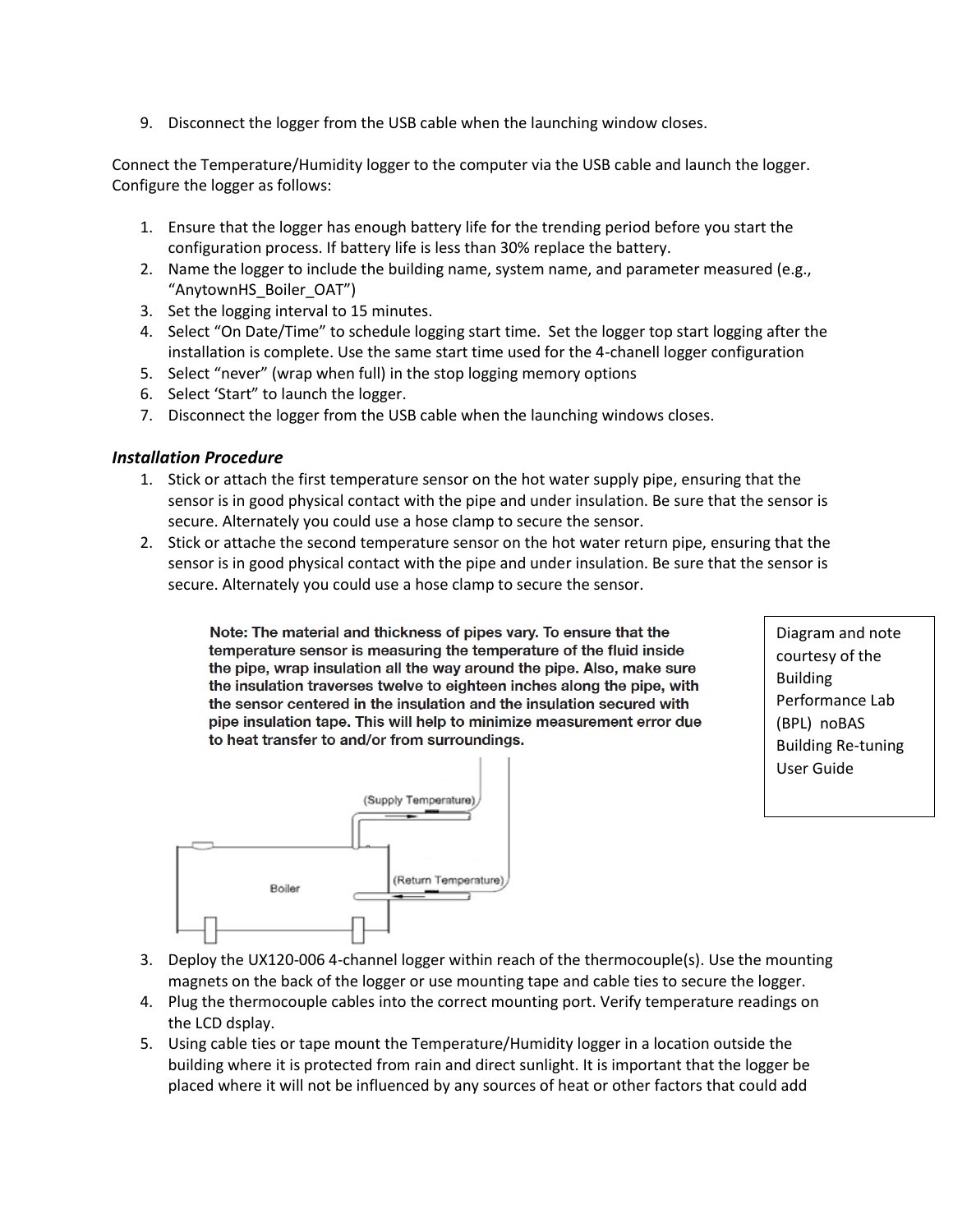error to the measurements; this includes but is not limited to exhaust vents, dampers, and chilled or hot water pipes.

#### *Data Acquisition*

- 1. Retrieve the loggers after a minimum 2-week logging period. Repair/replace any disturbed piping insulation.
- 2. Launch the Hoboware® software on your computer and connect the loggers using the USB cable.
- 3. Select "Readout" from the device menu.
- 4. Wait for the data to be read out. Once the readout is complete, choose a location and /or a new filename, or accept the default filename and location. Click "Save"
- 5. The plot window will appear after you save. Select the data series you want to plot and click "Plot" to view the data.





- 6. Export the raw data file to Excel for further analysis. Click on "Export Table Data" under the File menu. Save the document to a new folder designated for this project.
- 7. Repeat these steps for the Temperature/Humidity data logger and export the table data to the same folder for further analysis.
- 8. You can use the "Merge Data Files" under the File menu to combine the Temperature/Humidity data with the 4-Channell logger data and plot the data for analysis.

## *Data Visualization using Excel*

Microsoft Excel can be used to combine the raw data from the data loggers and provide a graphical visualization of the data to determine if hot water reset is being used. Excel is also a handy method to determine min/max and average temperature during the logging period. Alternately, there are free Excel based Macro tools that can be downloaded and installed with built-in data visualization tools. Examples include Energy Charting & Metrics (ECAM), OpenEIS, and the noBAS Building Retuning Guide from the Building Performance Lab at CUNY. Regardless of what tool you use you want to plot hot water supply temperature verses outdoor air temperature.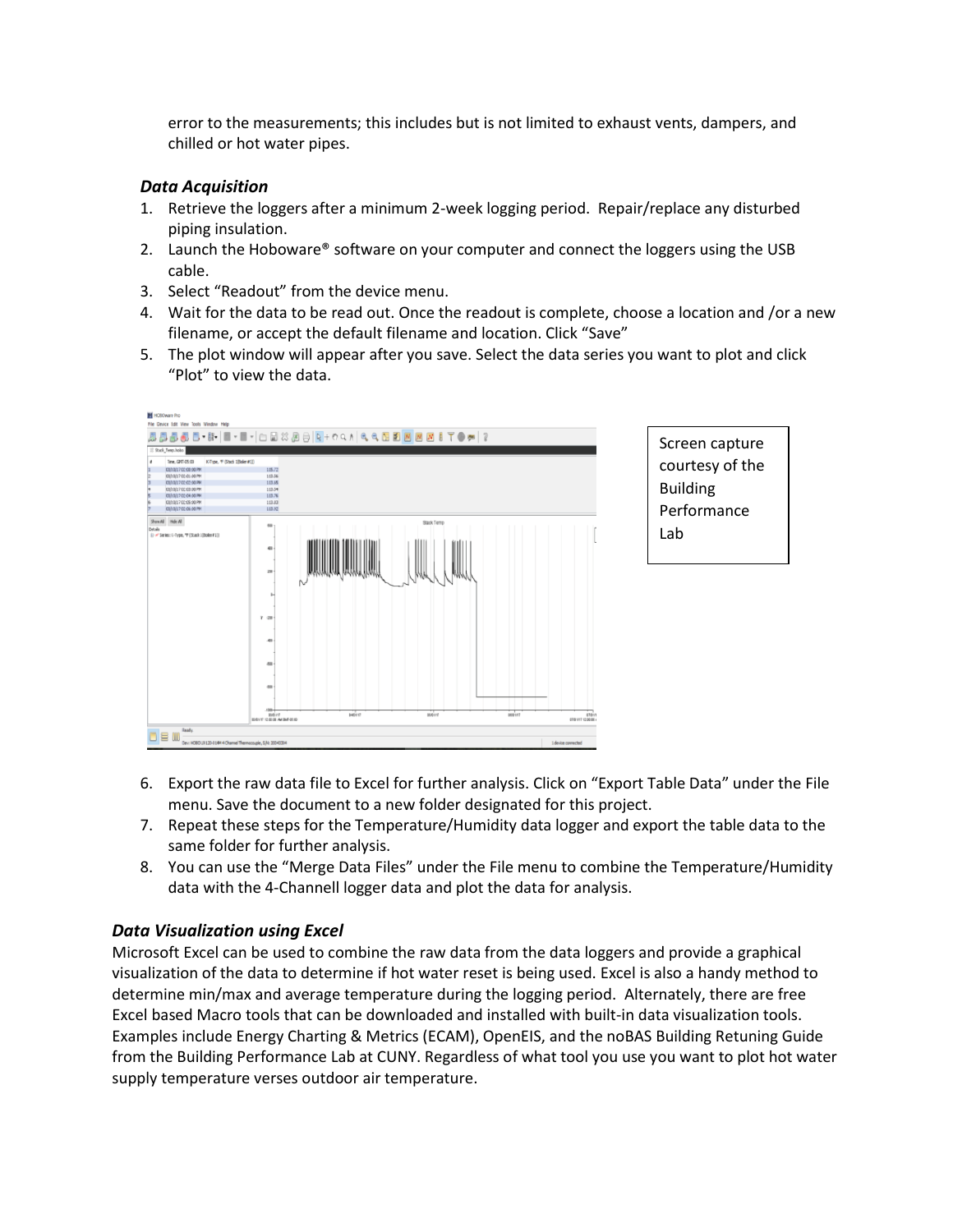Here is an example of the raw logger data that has been imported into the Building Performance Lab's Hot Water Reset Visualization Tool for Excel. The data is recorded at 1-minute intervals which is not necessary but will give you more a more detailed visualization of reset performance. This example compares the outside air temperature to the hot water supply temperature for three boilers.

| & Cut<br>Copy * | Calibri                               |                          | $A^A$<br>$-11$<br>$\mathbf{v}$     | ᆖ<br>$=$<br>$=$  | Wrap Text<br>$\mathcal{D}_{\mathcal{F}}$ | General            |                                                  | 轟                                      | U      | Normal            | <b>Bad</b> |
|-----------------|---------------------------------------|--------------------------|------------------------------------|------------------|------------------------------------------|--------------------|--------------------------------------------------|----------------------------------------|--------|-------------------|------------|
| Paste           | в<br>$\overline{I}$<br>Format Painter | U<br>$\star$             | 里<br>$A$ .                         | 드<br>潭           | Fas Merge & Center *<br>建建               | $s -$              | $+0.00 + 0.00 + 0.00$<br>$\frac{0}{\alpha}$<br>٠ | Conditional<br>Formatting * as Table * | Format | <b>Check Cell</b> | Expland    |
| Clipboard       | $\sqrt{2}$                            |                          | Font<br><b>Gir</b>                 |                  | Alignment                                | $\sqrt{2}$         | Number<br>$\sqrt{2}$                             |                                        |        |                   |            |
| F <sub>4</sub>  | <b>Sec</b><br>٠                       |                          | $f_x$ 132.346                      |                  |                                          |                    |                                                  |                                        |        |                   |            |
| A               |                                       | B                        | C                                  | D                | E                                        | F                  | G                                                |                                        | H      |                   |            |
|                 |                                       |                          |                                    |                  |                                          |                    |                                                  |                                        |        |                   |            |
|                 | 1. Select the number of boilers       |                          |                                    |                  |                                          |                    |                                                  |                                        |        |                   |            |
|                 |                                       |                          |                                    |                  |                                          |                    |                                                  |                                        |        |                   |            |
|                 | for which you have data.              |                          | 2/10/2016 14:02                    | 49.311           | 132.346                                  | 129.193            | 132.346                                          |                                        |        |                   |            |
|                 | 3                                     | ▴                        | 2/10/2016 14:03                    | 47.604           | 132.634                                  | 130.341            | 132.634                                          |                                        |        |                   |            |
|                 |                                       | $\overline{\phantom{a}}$ | 2/10/2016 14:04                    | 46.782           | 133,306                                  | 131.596            | 133,306                                          |                                        |        |                   |            |
|                 | 2. Import Data                        |                          | 2/10/2016 14:05                    | 47.017           | 133.992                                  | 132.89<br>133,412  | 133.992<br>134,353                               |                                        |        |                   |            |
|                 | Import                                |                          | 2/10/2016 14:06<br>2/10/2016 14:07 | 47.201<br>60.096 | 134.353<br>134,485                       | 133,497            | 134,485                                          |                                        |        |                   |            |
|                 | 3. Click "Plot" to graph your data.   |                          |                                    |                  |                                          |                    |                                                  |                                        |        |                   |            |
|                 | (Click once)                          |                          | 2/10/2016 14:08<br>2/10/2016 14:09 | 51.433<br>46.098 | 134.539<br>134.557                       | 118,639<br>108.513 | 134.539<br>134.557                               |                                        |        |                   |            |

Screen capture courtesy of the Building Performance Lab

The BPL visualization tool can plot the relationship between hot water supply temperature and outside temperature for each boiler. An example is below. Note that during occupied periods when the boiler is enabled the hot water supply temperature stays at a relatively fixed temperature setpoint. There is no reset strategy functioning or in place. If there was a functioning reset strategy we would see a clear correlation between hot water supply temperature and outside air temperature. Building operators can further check the sequence of operation of the boiler and verify that the hot water reset strategy setpoints are correct.

|          | A                                                                                         | $\overline{R}$                     | $\overline{c}$   | $\overline{p}$     | F                  | $\mathbf{r}$       | G | H | $\mathbf{J}$    | K                                                | T.                   | M                                      | N                                                           | $\circ$ | P<br>$\circ$                 | $\overline{B}$ |
|----------|-------------------------------------------------------------------------------------------|------------------------------------|------------------|--------------------|--------------------|--------------------|---|---|-----------------|--------------------------------------------------|----------------------|----------------------------------------|-------------------------------------------------------------|---------|------------------------------|----------------|
|          |                                                                                           |                                    |                  |                    |                    |                    |   |   |                 |                                                  |                      |                                        |                                                             |         |                              |                |
|          | This Excel workbook is used to visualize the Hot Water Supply and Outdoor Air Temperature |                                    |                  |                    |                    |                    |   |   |                 |                                                  |                      |                                        |                                                             |         |                              |                |
|          | Instructions:                                                                             | Date/Time                          | OAT              | HWST1              | HWST <sub>2</sub>  | HWST3              |   |   |                 | <b>Graphs Will Appear Below</b>                  |                      |                                        |                                                             |         |                              |                |
|          | / Select the number of                                                                    |                                    |                  |                    |                    |                    |   |   |                 |                                                  |                      |                                        |                                                             |         |                              |                |
|          | boilers for which you have                                                                | 2/10/2016 14:02                    | 49.311           | 132 346            | 129.193            | 132 346            |   |   |                 |                                                  |                      |                                        | Boiler 1 Hot Water vs. Outdoor Air Temp                     |         |                              |                |
|          | ÷                                                                                         | 2/10/2016 14:03                    | 47.604           | 132.634            | 130.341            | 132.634            |   |   | 180             |                                                  |                      |                                        |                                                             |         |                              |                |
|          |                                                                                           | 2/10/2016 14:04                    | 46.782           | 133.306            | 131.596            | 133.306            |   |   |                 |                                                  |                      |                                        |                                                             |         |                              |                |
|          | 2 Import Data                                                                             | 2/10/2016 14:05                    | 47.017           | 133.992            | 132.89             | 133,992            |   |   | 160             |                                                  |                      |                                        |                                                             |         |                              |                |
|          | <b>Import</b>                                                                             | 2/10/2016 14:06                    | 47.201           | 134.353            | 133,412            | 134.353            |   |   |                 |                                                  |                      |                                        |                                                             |         |                              |                |
|          |                                                                                           | 2/10/2016 14:07                    | 60.096           | 134.485            | 133.497            | 134.485            |   |   | 140             |                                                  |                      |                                        |                                                             |         |                              |                |
|          | .2 Click "Plot" to graph your                                                             |                                    |                  |                    |                    |                    |   |   |                 |                                                  |                      |                                        |                                                             |         |                              |                |
|          | data. (Click once)                                                                        | 2/10/2016 14:08                    | 51433            | 134.539            | 118,639            | 134.539            |   |   | 120             |                                                  |                      |                                        |                                                             |         |                              |                |
|          | <b>Plot Soilers</b>                                                                       | 2/10/2016 14:09                    | 46.098           | 134.557            | 108.513            | 134.557            |   |   |                 |                                                  |                      |                                        |                                                             |         |                              |                |
|          |                                                                                           | 2/10/2016 14:10                    | 45.833           | 134,539            | 112,719            | 134,539            |   |   |                 | ratum(f)<br>200                                  |                      |                                        |                                                             |         |                              |                |
|          | of If you would like to adjust                                                            |                                    |                  |                    |                    |                    |   |   | 묻<br><b>OC</b>  |                                                  |                      |                                        |                                                             |         |                              |                |
|          | the                                                                                       |                                    |                  |                    |                    |                    |   |   | Ξ               |                                                  |                      |                                        |                                                             |         | Hot Water Supply 1           |                |
|          | range of time to view, select                                                             |                                    |                  |                    |                    |                    |   |   | 60              |                                                  |                      |                                        |                                                             |         | Outdoor Air Temperature      |                |
|          | desired range below, then click                                                           |                                    |                  |                    |                    |                    |   |   |                 |                                                  |                      |                                        |                                                             |         |                              |                |
|          | "Change Date/Time Range"                                                                  |                                    |                  |                    |                    |                    |   |   | 40              |                                                  |                      |                                        |                                                             |         |                              |                |
|          | for the graph you would like to                                                           | 2/10/2016 14:11                    | 45.095           | 134.479            | 105,993            | 134.479            |   |   |                 |                                                  |                      |                                        |                                                             |         |                              |                |
|          | ☞<br>2/25/2010 9:51<br>╔                                                                  | 2/10/2016 14:12                    | 45.187           | 134.323            | 111.929            | 134.323            |   |   | 20              |                                                  |                      |                                        |                                                             |         |                              |                |
|          | 2/15/2016 12:52                                                                           | 2/10/2016 14:13                    | 43.75            | 134.389            | 115.484            | 134.389            |   |   |                 |                                                  |                      |                                        |                                                             |         |                              |                |
|          | Change Date/Time Nange<br><b>Savinted</b>                                                 | 2/10/2016 14:14                    | 44.753           | 135,036            | 118.15             | 135,036            |   |   | $\circ$         |                                                  |                      |                                        |                                                             |         |                              |                |
|          |                                                                                           | 2/10/2016 14:15                    | 44.681           | 135.75             | 120.222            | 135.75             |   |   | 2/303034.02     | 2 32 3634.02<br>$-2 V^{a} ^{36-3R/62}$           | <b>2/16/10 14:02</b> | <b>Alvelue</b> verda<br>2/20/30 54:02  | $A^{(0)}$<br>$2^{2120}$ $3^{4/02}$<br>$2^{3/00}$ $3^{6/02}$ |         |                              |                |
|          |                                                                                           | 2/10/2016 14:16                    | 43.945           | 136, 189           | 121.788            | 136, 189           |   |   |                 |                                                  |                      |                                        |                                                             |         |                              |                |
|          | Change Data/Time for all Flots                                                            | 2/10/2016 14:17                    | 43,281           | 136.452            | 123,107            | 136.452            |   |   |                 |                                                  |                      | Date Time                              |                                                             |         |                              |                |
|          |                                                                                           | 2/10/2016 14:18                    | 43.324           | 136.629            | 124.212            | 136.629            |   |   |                 |                                                  |                      |                                        |                                                             |         |                              |                |
|          |                                                                                           | 2/10/2016 14:19                    | 44.73            | 136,753            | 125.112            | 136.753            |   |   |                 |                                                  |                      |                                        | Boiler 2 Hot Water vs. Outdoor Air Temp                     |         |                              |                |
|          | <b>B</b> DI                                                                               | 2/10/2016 14:20<br>2/10/2016 14:21 | 43.218<br>43.394 | 136.818<br>136.864 | 125.816<br>126.347 | 136.818<br>136.864 |   |   |                 |                                                  |                      |                                        |                                                             |         |                              |                |
|          |                                                                                           | 2/10/2016 14:22                    | 42.771           | 136.87             | 126,727            | 136.87             |   |   | 280             |                                                  |                      |                                        |                                                             |         |                              |                |
|          |                                                                                           | 2/10/2016 14:23                    | 42.042           | 136,791            | 126,981            | 136,791            |   |   | 140             |                                                  |                      |                                        |                                                             |         |                              |                |
| 25<br>26 | <b>SUILDING</b> performance LAB                                                           | 2/10/2016 14:24                    | 42.048           | 136.717            | 127.135            | 136,717            |   |   |                 |                                                  |                      |                                        |                                                             |         |                              |                |
|          |                                                                                           | 2/10/2016 14:25                    | 41.797           | 136.753            | 127.213            | 136.753            |   |   | 120             |                                                  |                      |                                        |                                                             |         |                              |                |
|          |                                                                                           | 2/10/2016 14:26                    | 42.453           | 141.264            | 127.238            | 141.264            |   |   | 100             |                                                  |                      |                                        |                                                             |         |                              |                |
|          | Clear Data                                                                                | 2/10/2016 14:27                    | 44.224           | 143.609            | 127.231            | 143.609            |   |   | num(1)          |                                                  |                      |                                        |                                                             |         |                              |                |
|          |                                                                                           | 2/10/2016 14:28                    | 45.365           | 143.132            | 127,193            | 143.132            |   |   | 80              |                                                  |                      |                                        |                                                             |         |                              |                |
|          |                                                                                           | 2/10/2016 14:29                    | 45,118           | 142.394            | 127,209            | 142.394            |   |   | lemp<br>CO.     |                                                  |                      |                                        |                                                             |         | Hot Water Supply 2           |                |
|          |                                                                                           | 2/10/2010 14:20                    | 43,009           | 141,729            | 127.324            | 141,729            |   |   |                 |                                                  |                      |                                        |                                                             |         | Outside or Air Term persture |                |
|          |                                                                                           | 2/10/2016 14:31                    | 42.694           | 141.033            | 127.456            | 141.033            |   |   | 40              |                                                  |                      |                                        |                                                             |         |                              |                |
|          |                                                                                           | 2/10/2016 14:32                    | 43.336           | 140.626            | 127.571            | 140.626            |   |   | 20 <sub>0</sub> |                                                  |                      |                                        |                                                             |         |                              |                |
|          |                                                                                           | 2/10/2016 14:33                    | 43.381           | 140.578            | 127,737            | 140.578            |   |   |                 |                                                  |                      |                                        |                                                             |         |                              |                |
|          |                                                                                           | 2/10/2016 14:34                    | 42.868           | 140.749            | 128.043            | 140.749            |   |   | $\circ$         |                                                  |                      |                                        |                                                             |         |                              |                |
|          |                                                                                           | 2/10/2010 14:35                    | 43.327           | 140.057            | 120,450            | 140.057            |   |   | 2 20 26.36.02   | 2/12/16 14:07<br>$\frac{1}{2 J^6 }J^{6}J^{8;02}$ | $2 36 ^{10}$ $26.02$ | $2 2^{8/36}2^{3/102}$<br>2/20/29 14:02 | $2 2^{2} 3^{6}3^{8.02}$<br>2/24/36 54:02                    |         |                              |                |
|          |                                                                                           | 2/10/2016 14:36                    | 42.645           | 140.916            | 128.878            | 140.916            |   |   |                 |                                                  |                      |                                        |                                                             |         |                              |                |
|          |                                                                                           | 2/10/2016 14:37                    | 42.582           | 140.92             | 129.238            | 140.92             |   |   |                 |                                                  |                      | Date Time                              |                                                             |         |                              |                |
| 40       |                                                                                           | 2/10/2016 14:38                    | 42.78            | 140.846            | 129.526            | 140.846            |   |   |                 |                                                  |                      |                                        |                                                             |         |                              |                |

Screen capture courtesy of the Building Performance Lab